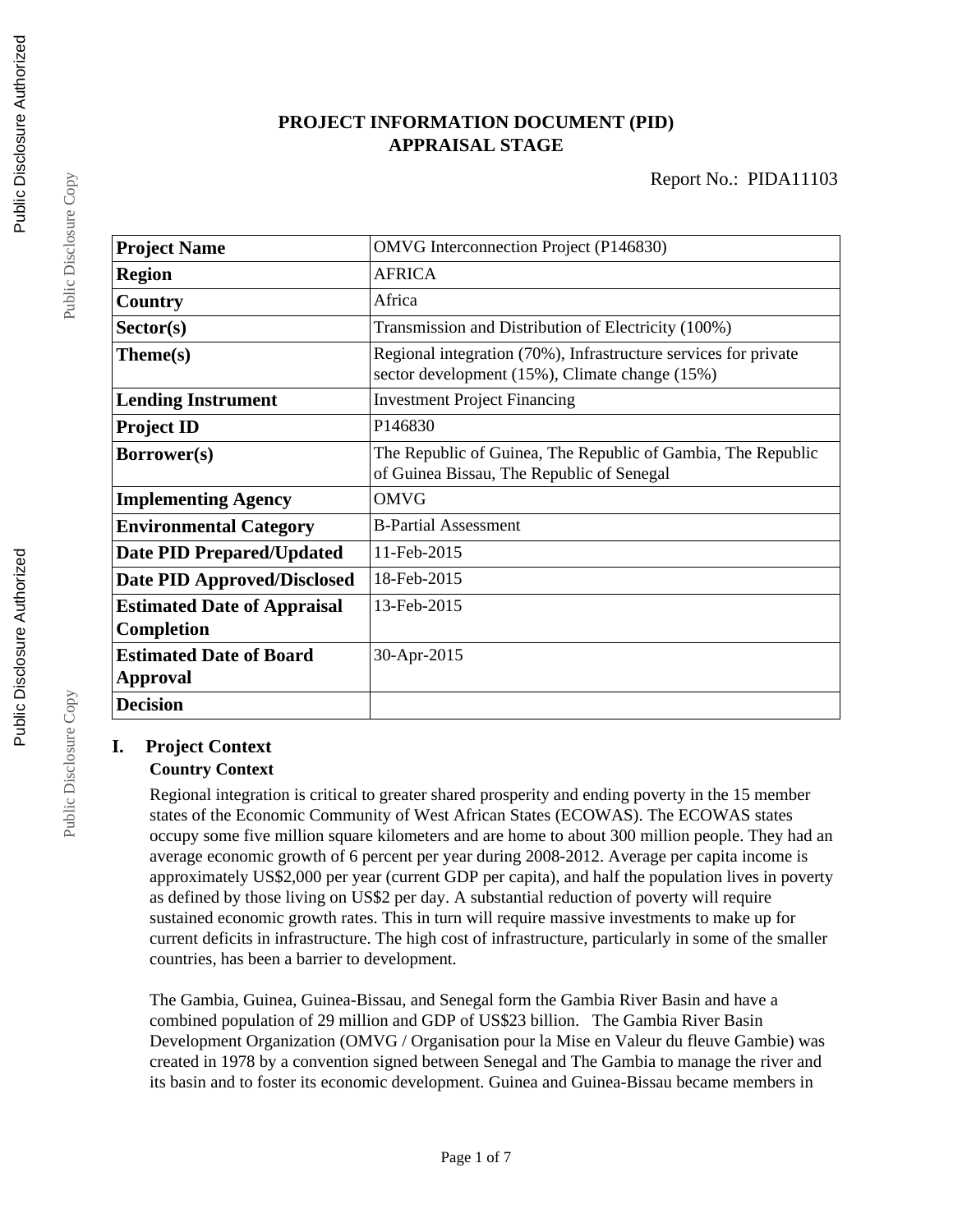#### 1981 and 1983, respectively.

Underscoring its vulnerability to external shocks and lack of diversification, real GDP growth in The Gambia is projected to contract by close to 1 percent in 2014. This reflects sharp contractions in agricultural production, tied to poor rains, and in tourism receipts, tied to the outbreak of Ebola in neighboring countries that has discouraged travel to the wider sub-region. The 2014 downturn follows a modest recovery in 2012-2013, when GDP growth averaged 5.1 percent, in the aftermath of the 4.3 percent contraction in 2011 due to severe Sahelian drought. The Gambia is heavily dependent on rain-fed agricultural production, food imports, tourism receipts, and remittances inflows. Gambian transit and re-export trade activity has been hampered over the past decade by gains in competitiveness in neighboring countries and the impacts of the most recent political crises in Mali and Guinea-Bissau. The Gambian population stood at 1.8 million in 2013, and the GDP per capita was US\$494. Overall poverty rates declined from 58 percent in 2003 to 48.4 percent in 2010, and education coverage and quality improved.

A fragile economy, Guinea is in the middle of a delicate transition towards greater political and macroeconomic stability. Guinea remains one of the poorest countries in the world with a per capita GDP of about US\$492 in 2013 and a population of 11.7 million. After years of instability, political isolation and military rule, Guinea has made considerable progress in restoring normalcy over the last four years. Guinea adopted a new constitution and fully re-integrated into the international community. Macro-economic stability was restored through prudent monetary and fiscal policies, and debt sustainability dramatically improved after the Highly Indebted Poor Countries (HIPC) completion point in 2012. Economic growth has increased, averaging close to 3 percent from 2010 to 2014. However, poverty has worsened in recent years with the 2012 Limited Poverty Evaluation Survey showing that 55 percent of the population is considered to be poor, compared with 53 percent in 2007 and 40 percent in 1995. Building on its vast endowment of natural resources (including both mining and hydropower), Guinea has now embarked on a path of long term development.

In Guinea-Bissau, elections restored constitutional order in early 2014, following a military coup in April 2012, creating the conditions for a resumption of economic growth. The military coup plunged the economy of Guinea-Bissau into recession, as donors suspended their operations and the incoming government mismanaged the cashew campaigns of 2012 and 2013. The cashew sector accounts for the vast majority of production and employment and employs most of the country's poor—where poverty at the national poverty line exceeds 70 percent. The return to democracy in 2014 was accompanied both by a better cashew campaign and the resumption of donor support, improving the economic outlook for this poor economy with a GNI per capita of US\$520 (Atlas method) and a population of about 1.7 million.

Senegal aspires to be an emerging economy by 2035, but has been in a low-growth equilibrium since 2006. With a population of about 14 million in 2013, a poverty rate of 46.7 percent in 2011, and a per capita GDP of US\$1,072 in 2013, Senegal has not shared the rapid growth experienced by many other SSA countries over the last decade. Compared to an average growth rate of 6 percent in the rest of SSA, growth in Senegal averaged only 4 percent between 2000 and 2010, with population growth at 2.5 percent. Senegal's democratic tradition has been strengthened by the March 2012 presidential elections.

The Ebola epidemic has had a significant negative impact and threatens to hinder prospects to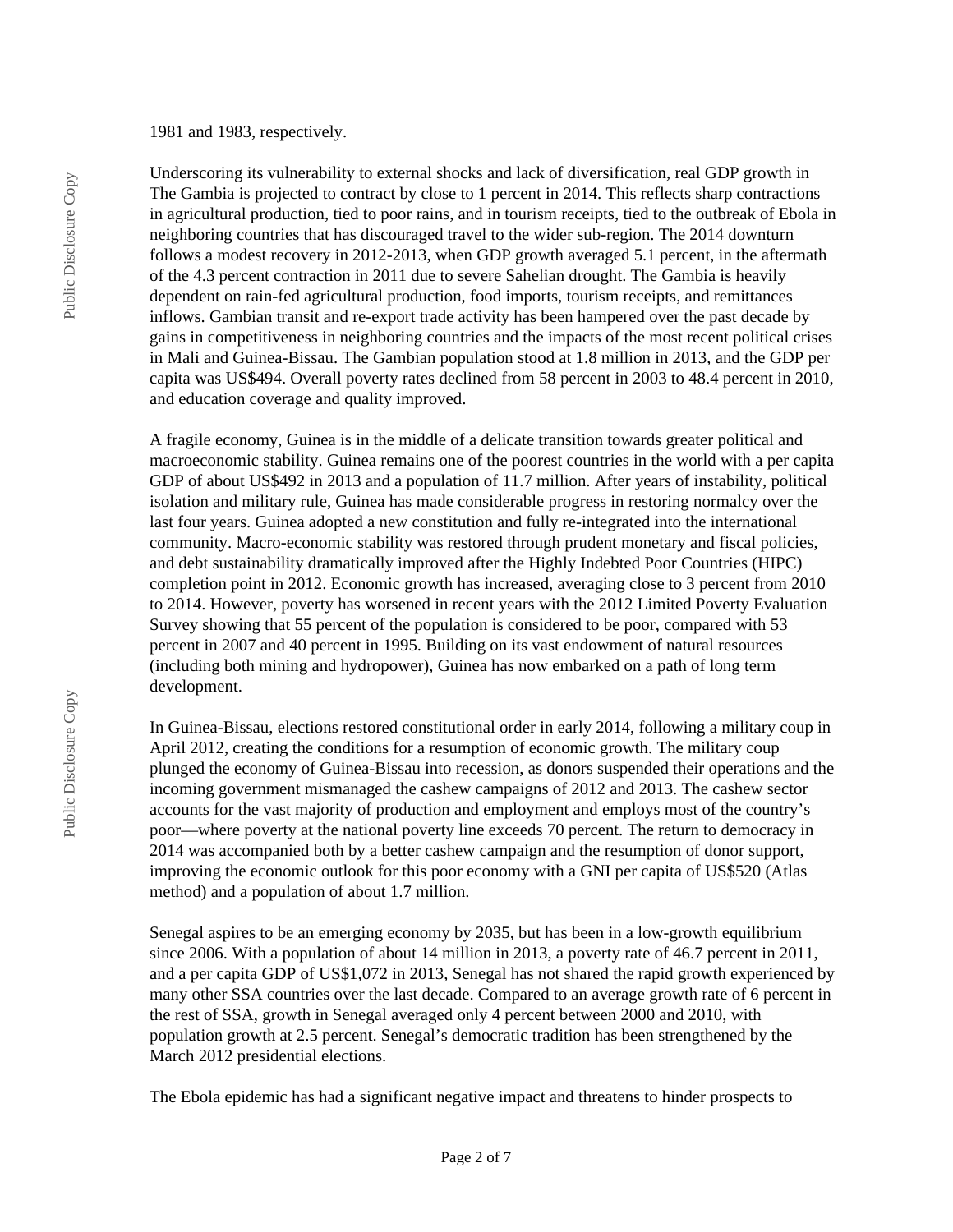reduce poverty and macroeconomic stability in the sub region. Ebola has already had serious adverse economic effects on Guinea in particular, straining the country's healthcare system and generating huge fiscal pressures as revenues have contracted and expenditures have increased. Economic growth has been revised downward from 4.5 percent to 0.5 percent of GDP in 2014. Senegal has faced one Ebola case, but has been able to contain the disease. All four countries have felt the impact of the disease, with the tourism industry in Guinea-Bissau also being impacted. If not contained, Ebola could have a serious adverse impact on economic performance over the medium term and lead to pronounced economic contraction in 2015 and onward.

#### **Sectoral and institutional Context**

Despite significant energy resources, West African countries continue to have low rates of electricity access. Energy resources in West Africa are concentrated in a few countries. 170 million people in ECOWAS countries lack access to electricity. ECOWAS countriesare also among the lowest in the world in terms of electricity consumption, at approximately 160 kWh per capita. Power outages are frequent in many countries leading the private sector to invest widely in backstop generation or absorb serious losses in sales.

Regional integration of the power systems in ECOWAS will facilitate large-scale development of the region's cost-effective and clean hydropower and natural gas resources. Guinea's 6,000 MW of hydropower potential could be a source of sustainable power supply in West Africa. Also, gas along the coast from Cote d'Ivoire to Nigeria and in Mauritania can be converted into power. The cost of producing thermal power using liquid fossil fuels can reach US\$0.50 per kWh compared to US \$0.05-10 per kWh for hydropower and US\$0.15-20 per kWh for gas-to-power generation.

Completion of the OMVG represents a critical step of interconnection of the WAPP network from Nigeria to Senegal by connecting the existing OMVS network to the north and the CLSG network to the east (Figure 1). Much progress has been made on developing the WAPP transmission backbone with many interconnections being finalized or under construction. Once the CLSG interconnector is completed, the networks of Guinea will be connected to the Southern Backbone of Ivory Coast-Togo-Benin-Nigeria. Once the OMVG project is completed, this integration will reach up to Senegal.

The OMVG grid will allow for the transfer of surplus generation from the country/region with lower future generation costs to the system with the higher generation costs. The Gambia, Guinea-Bissau, and Senegal are highly dependent on expensive liquid fuel thermal generation, while Guinea has a large hydropower potential. Aggregating demand from OMVG countries will enable the development of competitively priced power supply capacity through economies of scale.

This is the right time to proceed with the OMVG interconnection. The OMVG interconnection project was originally conceived in the 1980s and several efforts have been made to implement it. Previous efforts have failed due to various factors, including political instability in the sub-region, lack of political consensus, and lack of financing. There is now strong political support for the project and a financing plan that includes sufficient financing from seven donors. A number of generation projects are being constructed so the line does not risk becoming a stranded asset.

While all OMVG countries are currently facing generation deficits this is expected to change in the coming years. The 240MW Kaleta hydro plant in Guinea will come online in 2015. 30 percent of its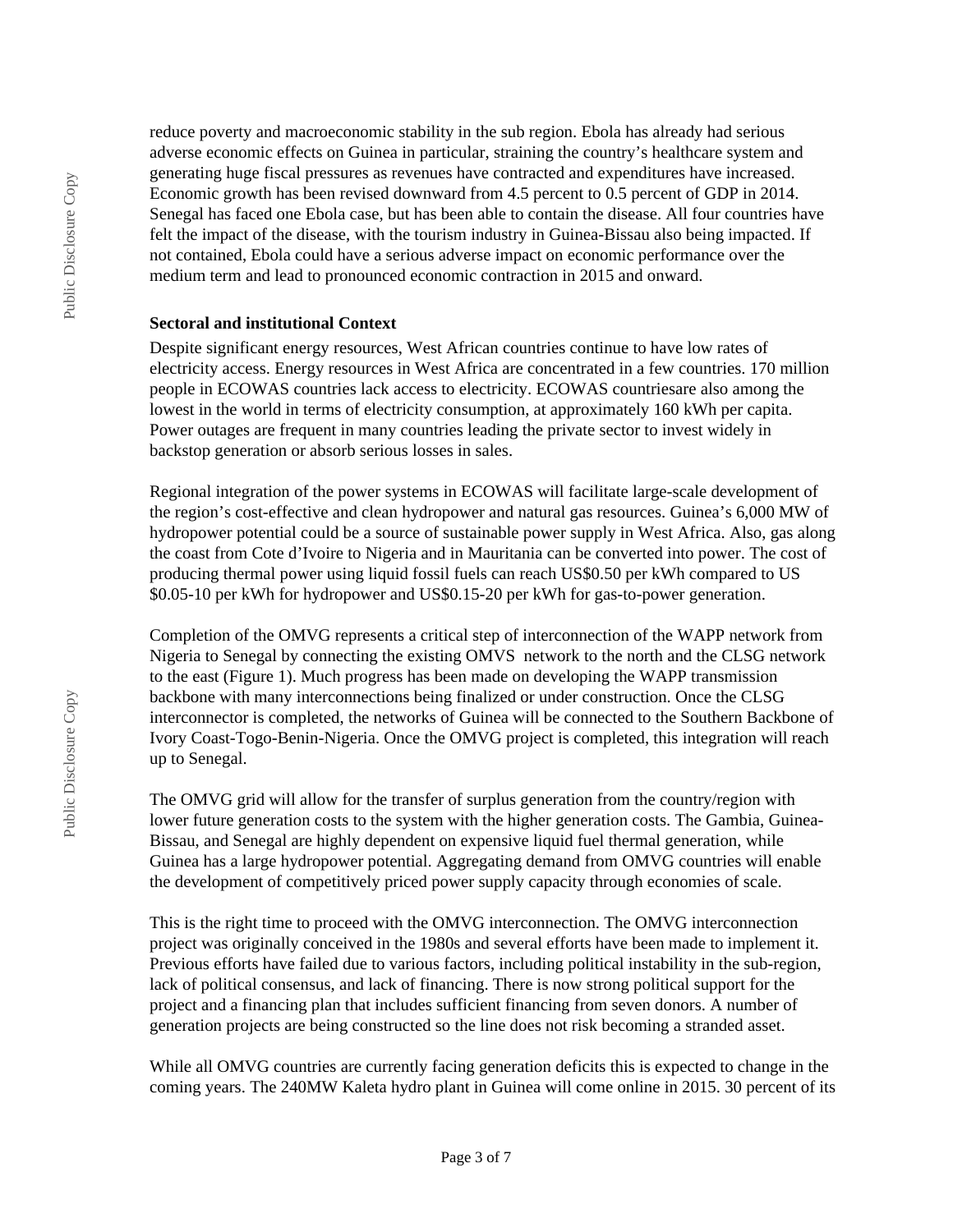generation capacity is reserved for exports to OMVG neighbors and more exports might be possible in the wet season as the Guinean grid cannot absorb full capacity. The Sambangalou hydropower project in Senegal/Guinea is expected to come online in 2020. The OMVG Council of Ministers signed a power sharing agreement for Kaleta and Sambangalou in 2012. Term sheets for Power Purchase Agreements (PPAs) and Transmission Service Agreements (TSAs) have been drafted and are expected to be agreed between ministers in early 2015. Several other projects are expected to come online. The 140 MW Gouina hydropower project in Mali will come on line in 2019. Several projects are under development in Senegal. The confirmation of the financing for the OMVG interconnector will spur regional power development, especially hydropower development in Guinea, by providing visibility of off taker markets for independent power producers (IPPs)

The power sector in Senegal is relatively advanced but suffers from financial shortfalls, while the power sector in The Gambia, Guinea, and Guinea-Bissau is underdeveloped. The economies of all four countries have been held back by a power infrastructure deficit. Governance challenges have also impeded economic growth necessary to reduce poverty in a sustainable manner.

## **II. Proposed Development Objectives**

The project developmental objective is to enable electricity trade between Senegal, Guinea, Guinea-Bissau and The Gambia.

## **III. Project Description**

#### **Component Name**

Component 1: Extension of WAPP transmission network – OMVG Interconnection

#### **Comments (optional)**

(i) Sub-Component 1.1. 225 kV Transmission lines (Project Cost: \$425.7 million, IDA credit \$146 million). It involves the construction of 1,667km of 225 kV transmission network capable of handling 800 MW. IDA credit will finance the construction of 567km of 225 kV transmission lines interconnecting the electrical networks of the four countries of the OMVG.

(ii) Sub-Component 1.2. Substations (Project Cost: \$205.4 million, IDA credit \$23 million). The IDA credit involves the engineering and construction of two substations in Guinea-Bissau.

## **Component Name**

Component 2: Technical Assistance to OMVG Secretariat

#### **Comments (optional)**

(i) Sub-Component 2.1. Project Management (Project Cost: \$100.6 million, IDA credit \$11 million). IDA credit will provide financing to retain an experienced project management firm that will manage the Project Management Unit on behalf of OMVG (ATMO - Assistance Technique a la Maîtrise d'Ouvrage déléguée). This sub-component will also provide financing for internal audits.

(ii) Sub-Component 2.2. Operations and Maintenance support to OMVG Transmission Company (Project \$20 million, IDA Credit \$20 million).

## **IV. Financing** *(in USD Million)*

| <b>Total Project Cost:</b> | 752.00 | Total Bank Financing: 200.00 |  |
|----------------------------|--------|------------------------------|--|
| Financing Gap:             | 0.00   |                              |  |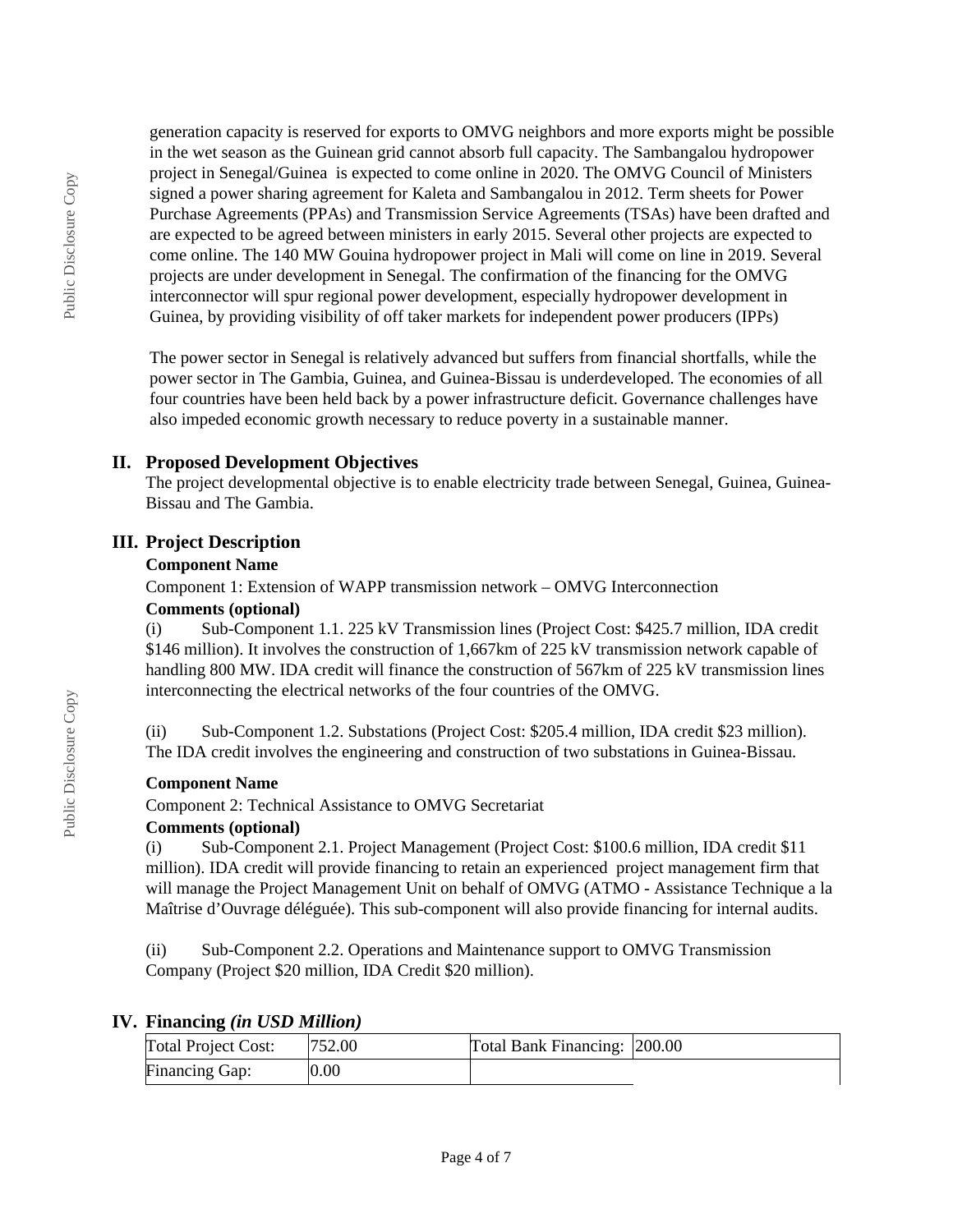| <b>For Loans/Credits/Others</b>              | Amount |
|----------------------------------------------|--------|
| <b>BORROWER/RECIPIENT</b>                    | 4.00   |
| International Development Association (IDA)  | 200.00 |
| African Development Bank                     | 145.00 |
| <b>EC</b> European Investment Bank           | 114.00 |
| FRANCE Govt. of [MOFA and AFD (C2D)]         | 50.00  |
| <b>Islamic Development Bank</b>              | 125.00 |
| GERMANY KREDITANSTALT FUR WIEDERAUFBAU (KFW) | 34.00  |
| <b>West African Development Bank</b>         | 80.00  |
| Total                                        | 752.00 |

#### **V. Implementation**

A monitoring and advisory committee will be established and will be responsible for the overall strategic guidance and oversight of the project. The OMVG through its Executive Secretariat will be responsible for project implementation, as set out in resolution no 5/CM/35/B/G adopted by the OMVG Council of Ministers on August 2, 2008 in Banjul. The OMVG Executive Secretariat will carry out project implementation (technical, fiduciary and safeguards aspects) through a project management unit (PMU) that will be established under the Secretariat with the support of the project. The PMU will be supported by an owner's engineer on technical aspects and by national and local monitoring committees for the purposes of facilitating, monitoring and supervising implementation activities on the ground, in particular monitoring the implementation of the ESMP.

Each State will sign a Financing Agreement with the World Bank for an amount that corresponds to the total in Table xx. Each State will on-lend the total amount to OMVG on the same terms on which it has borrowed from the World Bank. Financing Agreements will also be signed between each state and other relevant FTPs. A Subsidiary Agreement between each State and the OMVG will set out the on-lending terms and the obligations of both parties relative to project implementation. The OMVG and the Bank will sign a Project Agreement setting forth the obligations of the parties to implement the project. Under its constitutive documents, OMVG is legally authorized to enter into contracts.

In addition to resolution no 5/CM/35/B/G, during its 40th ordinary session held in November 2013 in Conakry, the Council of Ministers took a decision authorize the OMVG Executive Secretariat in collaboration with member States and TFPs, to establish the monitoring and advisory committee, which will serve as project Steering Committee, national monitoring committees and local coordination and monitoring committees.

Monitoring and Advisory Committee: This Committee will serve as the project steering committee. It will have responsibility for strategic guidance and oversight of the project and will play a central role in the coordination, monitoring and orientation of project activities. It will comprise fifteen (15) members representing various project stakeholders as follows: the OMVG Executive Secretariat (Chair), heads of national OMVG units (04), national energy directorates (04), national electricity companies (04), WAPP (01), and a representative of NGOs engaged in the environmental and social sectors (01). The secretariat of this committee will be assumed by the Coordinator of the PMU. The Committee will meet whenever necessary but at least semi-annually.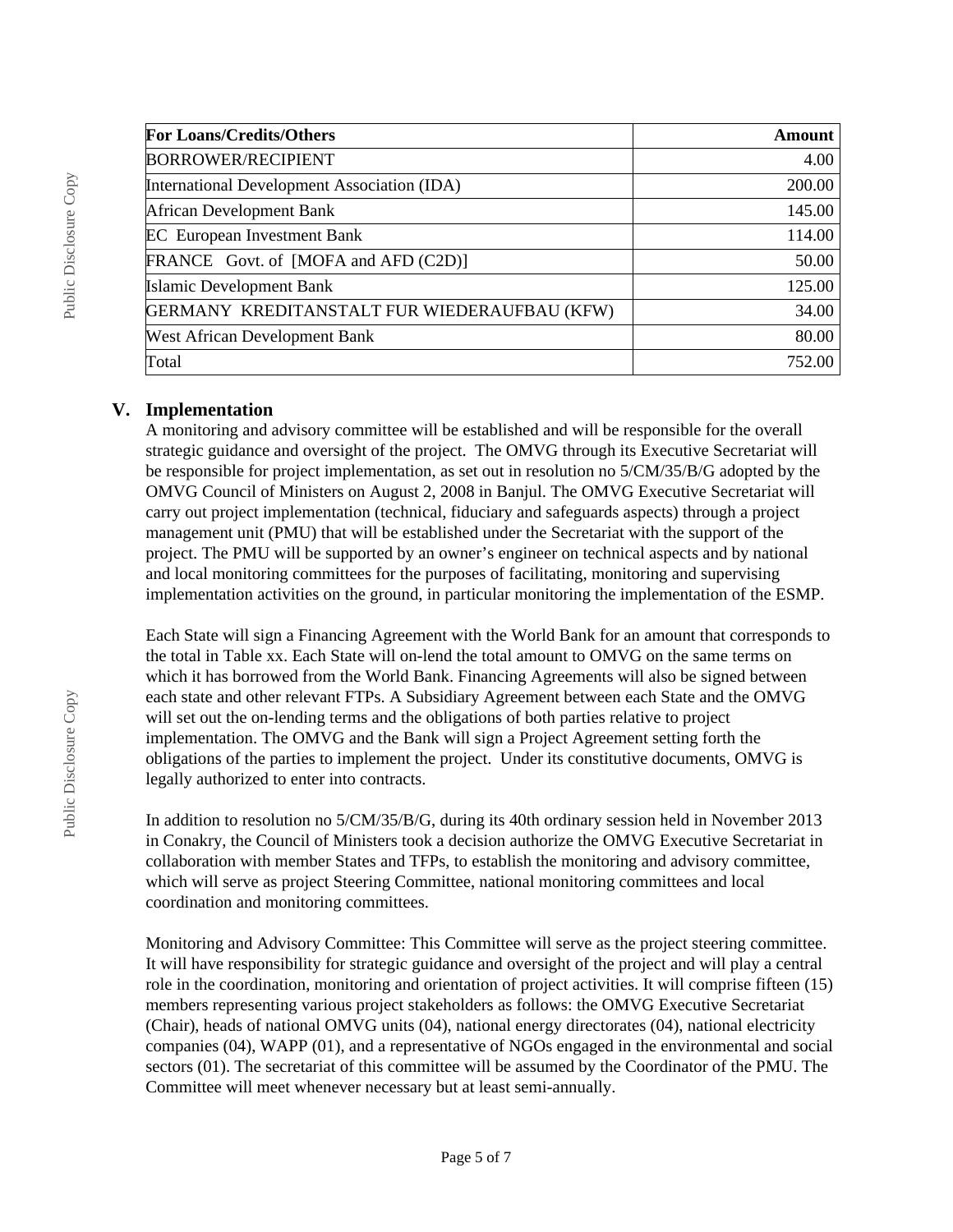Project Management Unit. A Project Management Unit (PMU) will be established within the OMVG and will comprise of staff skilled to carry out the technical, fiduciary and safeguards aspects of the project. To strengthen OMVG's project management capacity, an experienced project management firm (ATMO – Assistance Technique a la Maîtrise d'Ouvrage déléguée), will be retained to manage the PMU. The ATMO will be selected on a competitive process under the Technical Assistance component of the project. The PMU will be responsible for: (i) coordination and planning of the works; (ii) supervision and monitoring/control of the project activities; (iii) administrative and financial management; (iv) procurement activities; (v) implementation of safeguards measures; (vi) performing secretariat duties of the monitoring and advisory committee; and (vii) reporting on progress to FTPs and other relevant stakeholders.

Owner's Engineer. The Owner's Engineer will be responsible for supporting the PMU in supervising the design and installation contracts until handing over and commercial operation of the facilities, certifying contractors' payments, and assisting the OMVG with coordination among all relevant institutions. An engineering firm will be selected through a competitive process.

National Monitoring Committees: Each OMVG Member State will establish a National Monitoring Committee (NMC) that will be responsible for monitoring and supervising activities on the ground, including environmental monitoring, and administrative facilitation. Each committee shall be chaired by the head of the OMVG national unit and shall comprise representatives of: the Ministries in charge of Energy, Local Government, Finance and the Environment as well as the national electricity company. The NMCs will be supervised and coordinated by the PMU and provide progress reports to the monitoring and advisory committee on a regular basis.

Local Monitoring and Coordination Committees: Under the authority of NMCs, Local Monitoring Coordination Committee (LMCCs) will be created in each local government unit affected by the project. The purpose of the LMCCs will be to monitor implementation of field activities including the ESMP.

## **VI. Safeguard Policies (including public consultation)**

| Safeguard Policies Triggered by the Project    |   | N <sub>0</sub> |
|------------------------------------------------|---|----------------|
| Environmental Assessment OP/BP 4.01            | X |                |
| Natural Habitats OP/BP 4.04                    | X |                |
| Forests OP/BP 4.36                             | x |                |
| Pest Management OP 4.09                        |   | x              |
| Physical Cultural Resources OP/BP 4.11         | X |                |
| Indigenous Peoples OP/BP 4.10                  |   | x              |
| Involuntary Resettlement OP/BP 4.12            | X |                |
| Safety of Dams OP/BP 4.37                      |   | X              |
| Projects on International Waterways OP/BP 7.50 |   | X              |
| Projects in Disputed Areas OP/BP 7.60          |   | x              |

#### **Comments (optional)**